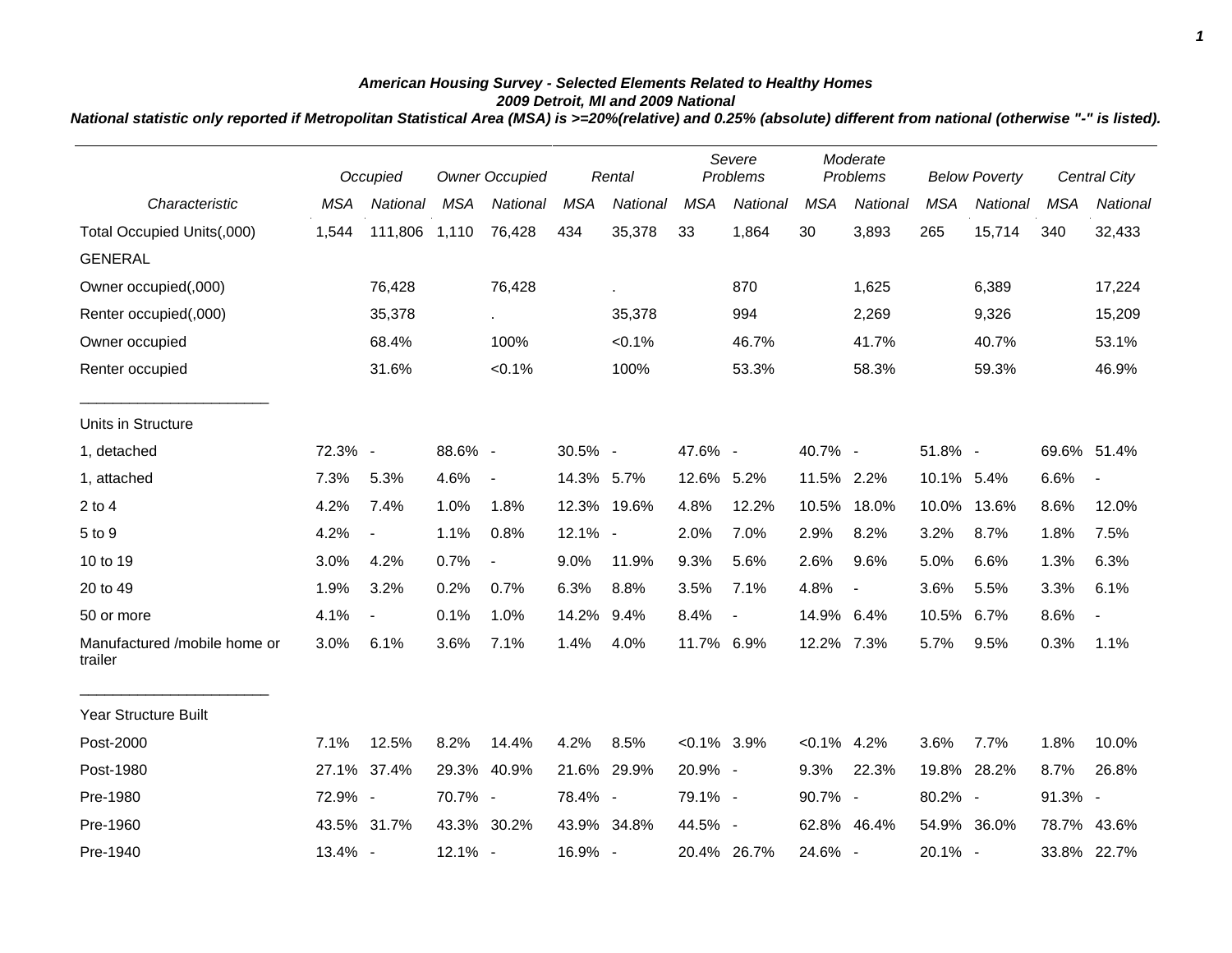|                                                        |         | Occupied                 |             | <b>Owner Occupied</b>    |            | Rental                   |                | Severe<br>Problems |                | Moderate<br>Problems |                | <b>Below Poverty</b>     |       | Central City             |  |
|--------------------------------------------------------|---------|--------------------------|-------------|--------------------------|------------|--------------------------|----------------|--------------------|----------------|----------------------|----------------|--------------------------|-------|--------------------------|--|
| Characteristic                                         | MSA     | National                 | MSA         | National                 | MSA        | National                 | MSA            | National           | MSA            | National             | MSA            | National                 | MSA   | National                 |  |
| Foundation (for 1-unit not<br>manufactured)            |         |                          |             |                          |            |                          |                |                    |                |                      |                |                          |       |                          |  |
| 1-Unit not manufactured(,000)                          | 1,228   | 79,052                   | 1,034       | 67,276                   | 194        | 11,776                   | 20             | 993                | 16             | 1,743                | 164            | 7,768                    | 259   | 18.978                   |  |
| With a basement under all of<br>house                  | 68.3%   | 33.8%                    | 68.9% 35.4% |                          |            | 65.3% 24.6%              | 60.3%          | 36.3%              | 71.5%          | 22.2%                |                | 66.6% 26.6%              | 85.3% | 32.9%                    |  |
| With a basement under part of<br>house                 |         | 13.9% 10.4%              |             | 15.1% 10.9%              | 7.8%       | $\overline{\phantom{a}}$ | 20.2% 7.1%     |                    | $< 0.1\%$ 7.4% |                      | 7.5%           |                          | 8.5%  | $\overline{\phantom{a}}$ |  |
| With a crawl space                                     | 10.5%   | 22.8%                    |             | 10.5% 22.0%              |            | 10.8% 27.5%              | 14.8%          | 30.8%              | 23.1%          | 42.7%                | 12.2%          | 26.1%                    | 1.4%  | 20.9%                    |  |
| On a concrete slab                                     | 6.4%    | 31.5%                    | 4.8%        | 30.4%                    | 14.7%      | 38.1%                    | 4.6%           | 23.6%              | 5.4%           | 22.5%                | 13.7%          | 36.2%                    | 4.6%  | 36.7%                    |  |
| In some other way                                      | 0.9%    | 1.5%                     | 0.8%        | 1.3%                     | 1.4%       | 2.5%                     | $< 0.1\%$ 2.2% |                    | $<0.1\%$ 5.3%  |                      | $< 0.1\%$ 2.8% |                          | 0.3%  | 1.4%                     |  |
|                                                        |         |                          |             |                          |            |                          |                |                    |                |                      |                |                          |       |                          |  |
| <b>EXTERIOR</b>                                        |         |                          |             |                          |            |                          |                |                    |                |                      |                |                          |       |                          |  |
| <b>External Building Conditions (non</b><br>multiunit) |         |                          |             |                          |            |                          |                |                    |                |                      |                |                          |       |                          |  |
| Sagging roof                                           | 3.7%    | 2.3%                     | 2.5%        | 1.9%                     | 10.1% 4.0% |                          | 22.7% 9.2%     |                    | 12.8% -        |                      | 9.1%           | 5.2%                     | 8.3%  | 2.5%                     |  |
| Missing roofing material                               | 6.3%    | $\overline{a}$           | 5.2%        |                          | 12.1% 7.5% |                          |                | 18.6% 14.0%        | $12.9\%$ -     |                      | 13.9% 8.5%     |                          | 12.0% | 6.2%                     |  |
| Hole in roof                                           | 2.5%    | 1.7%                     | 1.7%        | $\overline{\phantom{a}}$ | 7.1%       | 3.4%                     | 26.5%          | 8.2%               | 17.8%          | 11.9%                | 9.7%           | 4.2%                     | 6.6%  | 1.9%                     |  |
| Missing bricks, siding, other<br>outside wall material | 4.5%    | 2.8%                     | 3.8%        | 2.3%                     | 7.8%       | 5.2%                     | 12.4% 6.8%     |                    | 9.2%           | 14.2%                | 9.1%           | 6.1%                     | 12.2% | 3.0%                     |  |
| Sloping outside walls                                  | 1.8%    | 1.4%                     | 1.5%        | 1.1%                     | 3.1%       | $\overline{a}$           | 19.6% 7.3%     |                    | $< 0.1\%$ 7.0% |                      | 5.6%           | 3.2%                     | 4.3%  | 1.6%                     |  |
| Boarded up windows                                     | 0.8%    | $\blacksquare$           | 0.5%        | 0.8%                     | 2.4%       | $\overline{\phantom{a}}$ | 12.4% 3.4%     |                    | $< 0.1\%$      | 4.6%                 | 3.3%           | $\blacksquare$           | 3.0%  | 1.1%                     |  |
| <b>Broken windows</b>                                  | 4.0%    | $\overline{\phantom{a}}$ | 3.6%        |                          | 6.3%       | $\overline{\phantom{a}}$ | 10.5% -        |                    | 21.4%          | 12.6%                | 10.2% 7.1%     |                          | 9.1%  | 4.2%                     |  |
| Bars on windows                                        | 4.2%    | $\overline{\phantom{a}}$ | 3.7%        | $\overline{\phantom{a}}$ | 6.8%       | $\blacksquare$           | 18.2% 7.2%     |                    | 4.1%           | 8.1%                 | 7.1%           | $\overline{\phantom{a}}$ | 17.2% | 10.2%                    |  |
| Foundation crumbling or has open<br>crack or hole      | 4.1%    | 2.7%                     | 3.0%        | 2.4%                     | 9.8%       | 4.2%                     | 21.4% 6.7%     |                    | $13.4\%$ -     |                      | 8.2%           | 4.2%                     | 11.6% | 3.6%                     |  |
| None of the above                                      | 78.6% - |                          | $80.5\%$ -  |                          | 68.0% -    |                          | 55.8% -        |                    | 46.3% -        |                      | 63.8% -        |                          | 56.0% | 74.6%                    |  |
| None of the above (excluding bars) $81.0\%$ -          |         |                          | $83.1\% -$  |                          | 69.5% -    |                          | 62.6% -        |                    |                | 46.3% 58.5%          | 66.6% -        |                          | 65.2% | 82.0%                    |  |
| Water Leakage During Last 12                           |         |                          |             |                          |            |                          |                |                    |                |                      |                |                          |       |                          |  |

Months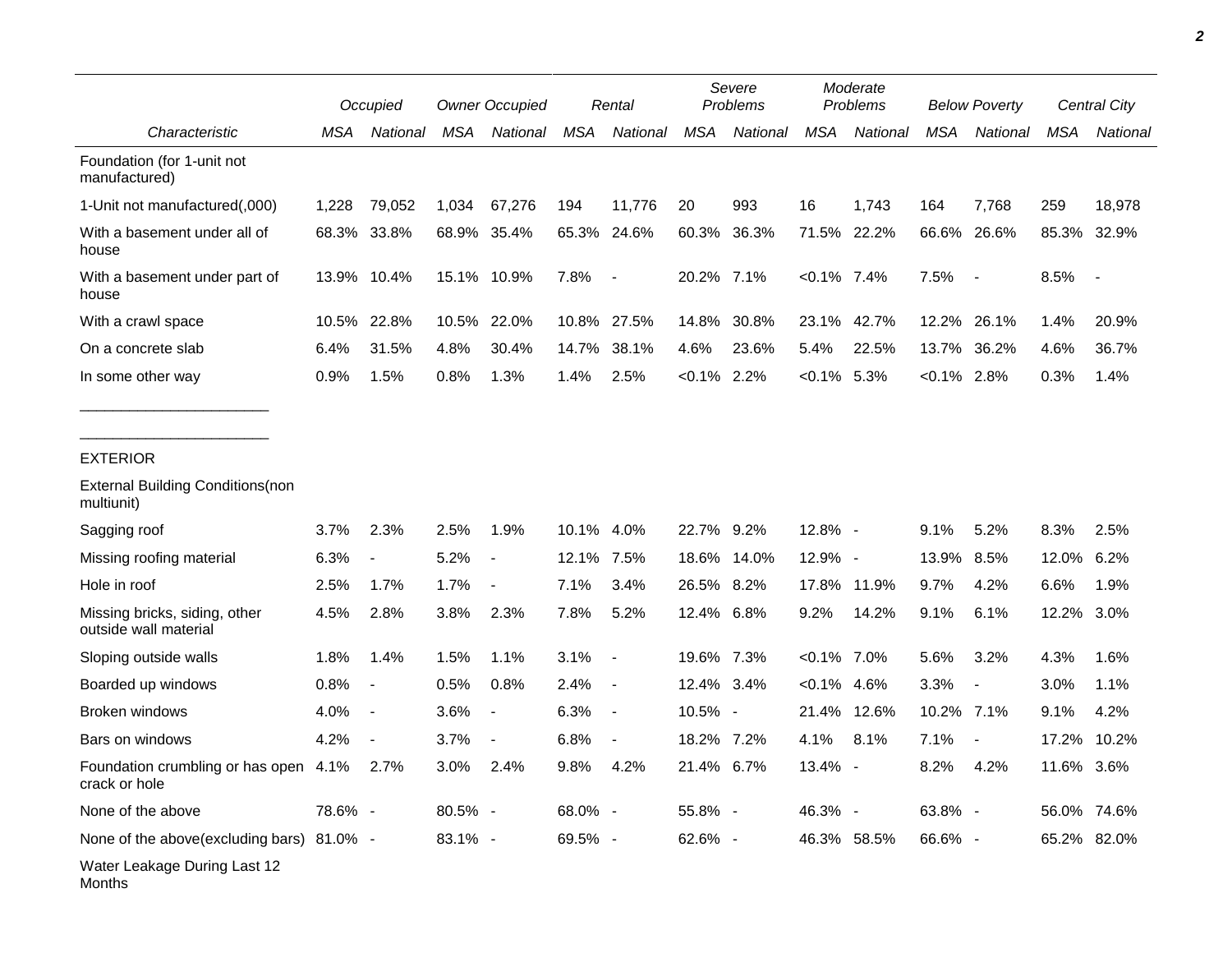|                                         |            | Occupied                 |            | <b>Owner Occupied</b> |            | Rental                   |            | Severe<br>Problems       |                | Moderate<br>Problems |            | <b>Below Poverty</b> |            | Central City   |
|-----------------------------------------|------------|--------------------------|------------|-----------------------|------------|--------------------------|------------|--------------------------|----------------|----------------------|------------|----------------------|------------|----------------|
| Characteristic                          | MSA        | National                 | MSA        | National              | MSA        | National                 | <b>MSA</b> | National                 | <b>MSA</b>     | National             | <b>MSA</b> | National             | <b>MSA</b> | National       |
| With leakage from outside<br>structure  | 17.7%      | 9.9%                     |            | 19.3% 10.4%           | 13.7% 8.9% |                          |            | 32.0% 18.0%              |                | 61.8% 28.7%          | 18.9%      | 10.5%                |            | 21.2% 10.3%    |
| Roof                                    | 7.4%       | 5.4%                     | 7.5%       | 5.7%                  | 7.1%       | 4.7%                     |            | 24.3% 11.4%              |                | 50.5% 21.3%          | 11.1% 6.0% |                      | 9.8%       | 5.3%           |
| <b>Basement leak</b>                    | 9.7%       | 2.7%                     | 11.2%      | 3.3%                  | 5.8%       | 1.6%                     | 2.7%       | $\overline{\phantom{a}}$ | 40.5% 5.5%     |                      | 8.0%       | 2.0%                 | 13.4%      | 2.8%           |
| Walls, closed windows, or doors<br>leak | 3.0%       | 1.9%                     | 2.6%       | 1.7%                  | 3.8%       | 2.4%                     | 11.3% 5.7% |                          | 22.7% 7.2%     |                      | 5.0%       | 2.6%                 | 4.2%       | 2.5%           |
| Other or Unknown exterior Leak          | 1.3%       | $\blacksquare$           | 1.5%       | 1.0%                  | 0.8%       | 1.2%                     | 3.1%       | $\sim$                   | 6.8%           | 4.0%                 | 1.1%       | $\sim$ $-$           | 0.8%       | 1.2%           |
| <b>INTERIOR</b>                         |            |                          |            |                       |            |                          |            |                          |                |                      |            |                      |            |                |
| Damage                                  |            |                          |            |                       |            |                          |            |                          |                |                      |            |                      |            |                |
| Holes in floors                         | 0.9%       | $\overline{\phantom{a}}$ | 0.7%       | $\blacksquare$        | 1.4%       | $\overline{\phantom{a}}$ | 13.0% 7.3% |                          | 11.5% -        |                      | 2.1%       | $\overline{a}$       | 1.7%       | 1.2%           |
| Open cracks or holes                    | 7.1%       | 4.9%                     | 6.1%       | 4.1%                  | 9.5%       | 6.8%                     | 34.6%      | 16.1%                    |                | 62.5% 31.3%          | 13.2%      | 8.3%                 | 12.5%      | 6.3%           |
| Broken plaster or peeling paint         | 3.2%       | 2.1%                     | 2.8%       | 1.6%                  | 4.2%       | 3.2%                     |            | 16.0% 10.0%              |                | 38.5% 19.3%          | 5.9%       | 3.9%                 | 8.1%       | 3.1%           |
| Water Leakage During Last 12<br>Months  |            |                          |            |                       |            |                          |            |                          |                |                      |            |                      |            |                |
| With leakage from inside structure      | 12.4% 8.1% |                          | 10.7% 6.8% |                       | 16.6%      | 11.0%                    | 36.8%      | 16.3%                    |                | 55.1% 26.3%          | 17.1%      | 9.6%                 | 16.7% 9.8% |                |
| Fixtures backed up or overflowed        | 3.0%       | 2.0%                     | 2.2%       | 1.6%                  | 5.0%       | 2.9%                     | 8.8%       | 4.0%                     | 33.8% 8.9%     |                      | 4.8%       | 2.5%                 | 4.7%       | 2.6%           |
| Pipes leaked                            | 4.7%       | 3.6%                     | 3.6%       |                       | 7.6%       | 5.0%                     | 24.6%      | 9.4%                     | 32.5%          | 14.6%                | 8.0%       | 4.3%                 | 8.0%       | 4.1%           |
| Broken water heater                     | 1.1%       | $\overline{\phantom{a}}$ | 1.2%       |                       | 0.9%       | $\blacksquare$           | 3.9%       | 1.6%                     | $<0.1\%$ 3.8%  |                      | 2.5%       | 1.0%                 | 1.0%       | $\blacksquare$ |
| Other or Unknown                        | 5.0%       | 2.2%                     | 4.7%       | 1.7%                  | 6.0%       | 3.3%                     | 15.0% 5.1% |                          | 25.7% 6.4%     |                      | 5.4%       | 2.8%                 | 6.2%       | 3.0%           |
|                                         |            |                          |            |                       |            |                          |            |                          |                |                      |            |                      |            |                |
| Rodents                                 |            |                          |            |                       |            |                          |            |                          |                |                      |            |                      |            |                |
| Signs of rats in last 3 mon.            | 0.2%       | 0.6%                     | 0.1%       | 0.5%                  | 0.6%       | $\overline{\phantom{a}}$ | 7.9%       | 3.1%                     | $< 0.1\%$ 3.5% |                      | 1.3%       | 1.0%                 | 1.1%       |                |
| Signs of mice in last 3 mon.            | 5.2%       | $\overline{\phantom{a}}$ | 5.2%       | $\blacksquare$        | 5.3%       | $\overline{\phantom{a}}$ | 7.1%       | 13.1%                    | 3.4%           | 12.1%                | 5.0%       | 7.3%                 | 8.9%       | 5.2%           |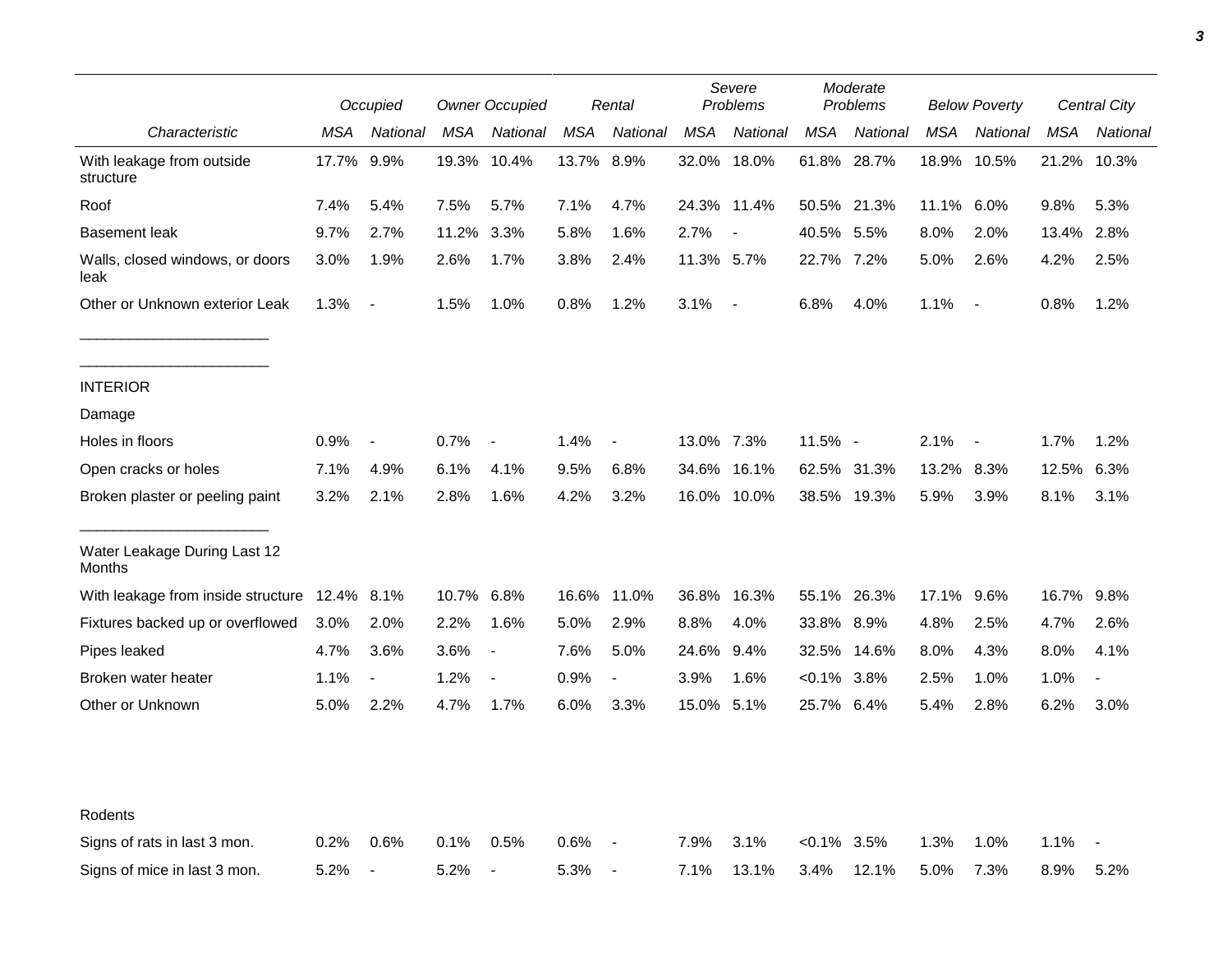|                                                           |                | Occupied                 |                | <b>Owner Occupied</b>    |                | Rental   |            | Severe<br>Problems       |                | Moderate<br>Problems |                | <b>Below Poverty</b> |             | Central City   |
|-----------------------------------------------------------|----------------|--------------------------|----------------|--------------------------|----------------|----------|------------|--------------------------|----------------|----------------------|----------------|----------------------|-------------|----------------|
| Characteristic                                            | <b>MSA</b>     | National                 | <b>MSA</b>     | National                 | <b>MSA</b>     | National | <b>MSA</b> | National                 | <b>MSA</b>     | National             | <b>MSA</b>     | National             | <b>MSA</b>  | National       |
| Signs of rodents, not sure which<br>kind in last 3 mon.   | 0.3%           | $\sim$                   | 0.1%           | $\overline{\phantom{a}}$ | 0.7%           |          | $< 0.1\%$  | 1.5%                     | $< 0.1\%$ 1.4% |                      | 1.2%           | 0.7%                 | 1.0%        | 0.5%           |
| Electrical                                                |                |                          |                |                          |                |          |            |                          |                |                      |                |                      |             |                |
| No electrical wiring                                      | $< 0.1\%$ 0.1% |                          | $< 0.1\%$ 0.1% |                          | $< 0.1\%$ 0.1% |          | $< 0.1\%$  | $3.0\%$                  | $<0.1\%$ 0.0%  |                      | $< 0.1\%$      | 0.1%                 | $< 0.1\%$ - |                |
| Exposed wiring                                            | 0.4%           | $\overline{\phantom{a}}$ | 0.2%           | $\sim$                   | 1.0%           | 0.4%     | 8.6%       | 2.7%                     | 2.6%           | 0.8%                 | 1.6%           | 0.5%                 | 1.3%        | 0.4%           |
| Rooms without electric outlets                            | 1.4%           | $\overline{\phantom{a}}$ | 1.1%           | $\sim$                   | 2.2%           |          | 8.6%       | $\overline{\phantom{a}}$ | 7.3%           | 2.7%                 | 3.2%           | 2.1%                 | 3.7%        | 1.5%           |
| Fuses/breakers blown in last 3<br>mon.                    | 12.0% 8.8%     |                          | 12.6% 8.9%     |                          | 10.6% -        |          | 29.9%      | 14.5%                    | 27.7%          | 15.5%                | 11.3%          | 8.0%                 | 11.2% -     |                |
| Sanitation                                                |                |                          |                |                          |                |          |            |                          |                |                      |                |                      |             |                |
| Lacking complete kitchen facilities                       | 0.6%           | 1.6%                     | 0.1%           | 0.5%                     | 2.0%           | 3.9%     | 6.1%       | $\overline{\phantom{a}}$ | 25.6% 41.8%    |                      | 1.8%           | 2.9%                 | 1.2%        | 2.9%           |
| Lacking some or all plumbing<br>facilities                | 0.9%           | $\overline{\phantom{a}}$ | 0.7%           | $\overline{\phantom{a}}$ | 1.4%           | 1.9%     | 42.3%      | 66.1%                    | $< 0.1\%$ 0.1% |                      | 2.2%           | $\blacksquare$       | 2.0%        | $\blacksquare$ |
| Water not safe to drink                                   | 4.3%           | 7.6%                     | 3.9%           | 6.0%                     | 5.1%           | 11.1%    | 6.5%       | 12.4%                    | 8.1%           | 14.2%                | 6.9%           | 11.4%                | 4.8%        | 9.0%           |
| Water stoppage in last 3 mon.                             | 4.0%           | $\overline{\phantom{a}}$ | 3.8%           | 2.7%                     | 4.6%           |          | 16.3%      | 6.2%                     | 17.1%          | 8.8%                 | 6.1%           | 3.9%                 | 3.1%        |                |
| No flush toilets working some time 2.3%<br>in last 3 mon. |                | $\overline{\phantom{a}}$ | 1.4%           |                          | 4.6%           | 3.5%     | 6.4%       | 4.6%                     | 33.6% 9.4%     |                      | 5.7%           | 3.7%                 | 3.7%        | 2.5%           |
| With sewage disposal breakdowns 2.2%<br>in last 3 mon.    |                | 1.3%                     | 2.0%           | 1.1%                     | 2.6%           | 1.6%     | 6.1%       | 3.3%                     | 13.7% 3.0%     |                      | 4.3%           | 1.9%                 | 5.2%        | 1.6%           |
| Septic tank, cesspool, chemical<br>toilet                 | 11.2%          | 20.2%                    |                | 14.6% 25.9%              | 2.6%           | 7.7%     | 6.0%       | 14.8%                    | 3.2%           | 15.7%                | 5.4%           | 14.7%                | 0.3%        | 1.2%           |
| With septic tank or cesspool<br>breakdowns in last 3 mon. | $< 0.1\%$ -    |                          | 0.1%           | $\sim$                   | $< 0.1\%$ 0.2% |          | $< 0.1\%$  | $0.7\%$                  | $< 0.1\%$ 0.4% |                      | $< 0.1\%$ 0.2% |                      | $< 0.1\%$ - |                |

## HEATING/FUEL

Main Heating Equipment

| Warm-air furnace          |  |  |  |  | 89.4% 63.6% 92.3% 67.6% 81.9% 55.0% 79.2% 48.9% 83.0% 39.0% 81.6% 57.0% 83.1% 62.8% |         |             |  |
|---------------------------|--|--|--|--|-------------------------------------------------------------------------------------|---------|-------------|--|
| Steam or hot water system |  |  |  |  | 7.0%  11.2%  5.3%  9.8%  11.3%  14.2%  15.9%  21.1%  14.4%  -                       | 13.3% - | 12.0% 15.5% |  |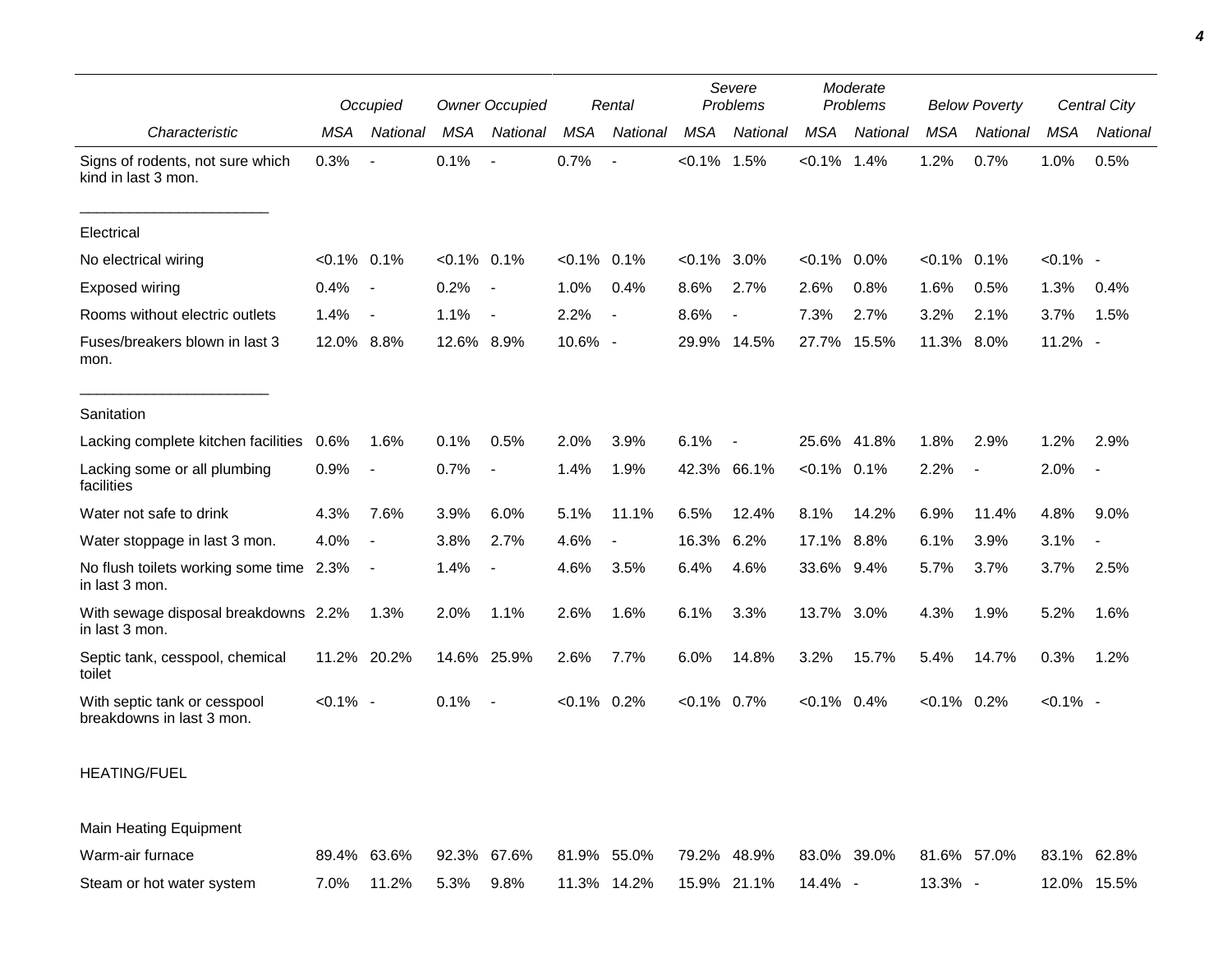|                                                         |                | Occupied                 |                | <b>Owner Occupied</b> |                | Rental            |                   | Severe<br>Problems  |                | Moderate<br>Problems |                | <b>Below Poverty</b>     |                | Central City        |
|---------------------------------------------------------|----------------|--------------------------|----------------|-----------------------|----------------|-------------------|-------------------|---------------------|----------------|----------------------|----------------|--------------------------|----------------|---------------------|
| Characteristic                                          | <b>MSA</b>     | National                 | <b>MSA</b>     | National              | <b>MSA</b>     | National          | <b>MSA</b>        | National            | <b>MSA</b>     | National             | <b>MSA</b>     | National                 | <b>MSA</b>     | <b>National</b>     |
| Electric heat pump                                      | 0.6%           | 11.9%                    | 0.1%           | 12.8%                 | 2.0%           | 9.9%              | $< 0.1\%$ 6.5%    |                     | $< 0.1\%$ 4.9% |                      | 0.8%           | 9.6%                     | 1.1%           | 8.6%                |
| Built-in electric units                                 | 0.9%           | 4.3%                     | 0.6%           | 2.8%                  | 1.9%           | 7.5%              | 2.4%              | 6.0%                | $< 0.1\%$ 4.8% |                      | 1.5%           | 5.7%                     | 0.7%           | 3.7%                |
| Floor, wall, or other built-in hot air<br>without ducts | 1.2%           | 4.3%                     | 0.8%           | 2.7%                  | 2.1%           | 7.8%              | $< 0.1\%$ 5.5%    |                     | $< 0.1\%$ 5.4% |                      | 1.0%           | 7.2%                     | 2.4%           | 5.7%                |
| Room heaters with flue                                  | 0.2%           | 0.8%                     | 0.2%           | 0.8%                  | 0.3%           | 1.0%              | $< 0.1\%$ 0.8%    |                     | $< 0.1\%$      | $1.1\%$              | 0.5%           | 1.6%                     | $< 0.1\%$ 0.5% |                     |
| Room heaters without flue                               | 0.1%           | 1.0%                     | 0.1%           | 0.9%                  | $< 0.1\%$ 1.2% |                   | $< 0.1\%$ 1.9%    |                     | 2.6%           | 27.5%                | 0.3%           | 2.2%                     | 0.2%           | 0.7%                |
| Portable electric heaters                               | 0.2%           | 1.0%                     | 0.3%           | 0.7%                  | $< 0.1\%$ 1.8% |                   | 2.5%              | 3.1%                | $< 0.1\%$ 2.1% |                      | 0.3%           | 2.7%                     | 0.5%           | 1.3%                |
| <b>Stoves</b>                                           | 0.2%           | 0.9%                     | 0.2%           | 1.1%                  | $< 0.1\%$ 0.5% |                   | $< 0.1\%$ 4.2%    |                     | $< 0.1\%$ 1.2% |                      | $< 0.1\%$ 1.3% |                          | $< 0.1\%$ 0.1% |                     |
| Fireplace with inserts                                  | $< 0.1\%$      | 0.2%                     | $< 0.1\%$      | 0.2%                  | $< 0.1\%$ -    |                   | $< 0.1\%$ 0.1%    |                     | $< 0.1\%$ 0.1% |                      | $< 0.1\%$ -    |                          | $< 0.1\%$ -    |                     |
| Fireplace without inserts                               | 0.1%           | $\overline{\phantom{a}}$ | 0.1%           | $\sim$ $-$            |                | $< 0.1\% < 0.1\%$ |                   | $< 0.1\%$ $< 0.1\%$ |                | $< 0.1\%$ $< 0.1\%$  |                | $< 0.1\% < 0.1\%$        |                | $< 0.1\%$ $< 0.1\%$ |
| Other                                                   | 0.2%           | $\overline{\phantom{a}}$ | 0.1%           | $\sim$                | 0.4%           |                   | $< 0.1\%$ 0.8%    |                     | $< 0.1\%$ 0.4% |                      | 0.7%           | $\overline{\phantom{a}}$ | $< 0.1\%$ 0.3% |                     |
| No heating equipment                                    | $< 0.1\%$ 0.3% |                          | $< 0.1\%$ 0.3% |                       | $< 0.1\%$ 0.5% |                   | $< 0.1\%$ -       |                     | $< 0.1\%$ 0.5% |                      | $< 0.1\%$ 0.5% |                          | $< 0.1\%$ 0.6% |                     |
| Cooking stove                                           | $< 0.1\%$ 0.1% |                          | $< 0.1\%$ -    |                       | $< 0.1\%$ 0.1% |                   | $< 0.1\%$ 0.2%    |                     | $< 0.1\%$ 0.1% |                      | $< 0.1\%$ 0.2% |                          | $< 0.1\%$ 0.1% |                     |
| <b>Water Heating Fuel</b>                               |                |                          |                |                       |                |                   |                   |                     |                |                      |                |                          |                |                     |
| Electricity                                             | 15.6%          | 40.7%                    | 11.5% 38.4%    |                       |                | 26.0% 45.6%       | 15.5%             | 31.9%               | 15.2%          | 40.1%                |                | 18.6% 47.4%              |                | 13.2% 31.0%         |
| Gas, LP/bottled gas                                     | 84.4%          | 54.8%                    | 88.5% 57.1%    |                       |                | 74.0% 49.7%       | 84.5% 57.5%       |                     | 84.8% 54.7%    |                      |                | 81.4% 48.8%              |                | 86.8% 64.0%         |
| Fuel oil                                                | $< 0.1\%$ 4.2% |                          | $< 0.1\%$ 4.0% |                       | $< 0.1\%$ 4.5% |                   | $< 0.1\%$ 9.9%    |                     | $< 0.1\%$ 4.8% |                      | $< 0.1\%$ 3.7% |                          | $< 0.1\%$ 4.8% |                     |
| Kerosene or other liquid fuel                           | $< 0.1\%$ -    |                          | $< 0.1\%$ -    |                       | $< 0.1\%$ -    |                   | $< 0.1\% < 0.1\%$ |                     | $< 0.1\%$ 0.1% |                      | $< 0.1\%$ -    |                          | $< 0.1\%$ -    |                     |
| Other                                                   | $< 0.1\%$      | 0.3%                     | $< 0.1\%$ 0.4% |                       | $< 0.1\%$ 0.2% |                   | $< 0.1\%$ 0.6%    |                     | $< 0.1\%$      | 0.3%                 | $< 0.1\%$ 0.1% |                          | $< 0.1\%$ 0.2% |                     |
| Clothes Dryer(,000)                                     | 1,306          | 90,905                   | 1,078          | 72,562                | 227            | 18,343            | 19                | 1,048               | 16             | 2,245                | 174            | 9,428                    | 252            | 21,757              |
| Have Clothes Dryer                                      | 84.6% -        |                          | 97.2% -        |                       | 52.3% -        |                   | 57.2%             | $\blacksquare$      | 55.3% -        |                      | 65.7% -        |                          | 74.3% -        |                     |
| Electricity                                             | 37.9%          | 77.5%                    | 35.3% 75.9%    |                       |                | 49.9% 84.2%       | 49.1%             | 76.5%               | 24.8%          | 82.2%                |                | 40.6% 82.6%              | 34.1%          | 73.5%               |
| Gas, LP gas (liquid propane)                            | 62.1%          | 22.4%                    | 64.7% 24.1%    |                       |                | 50.1% 15.7%       | 50.9%             | 23.5%               |                | 75.2% 17.8%          | 59.4%          | 17.4%                    | 65.9%          | 26.4%               |
| Other                                                   | $< 0.1\%$ -    |                          | $< 0.1\%$ -    |                       | $< 0.1\%$ 0.1% |                   |                   | $< 0.1\%$ $< 0.1\%$ |                | $< 0.1\%$ $< 0.1\%$  | $< 0.1\%$ 0.1% |                          | $< 0.1\%$ 0.1% |                     |

Heating Problems

\_\_\_\_\_\_\_\_\_\_\_\_\_\_\_\_\_\_\_\_\_\_\_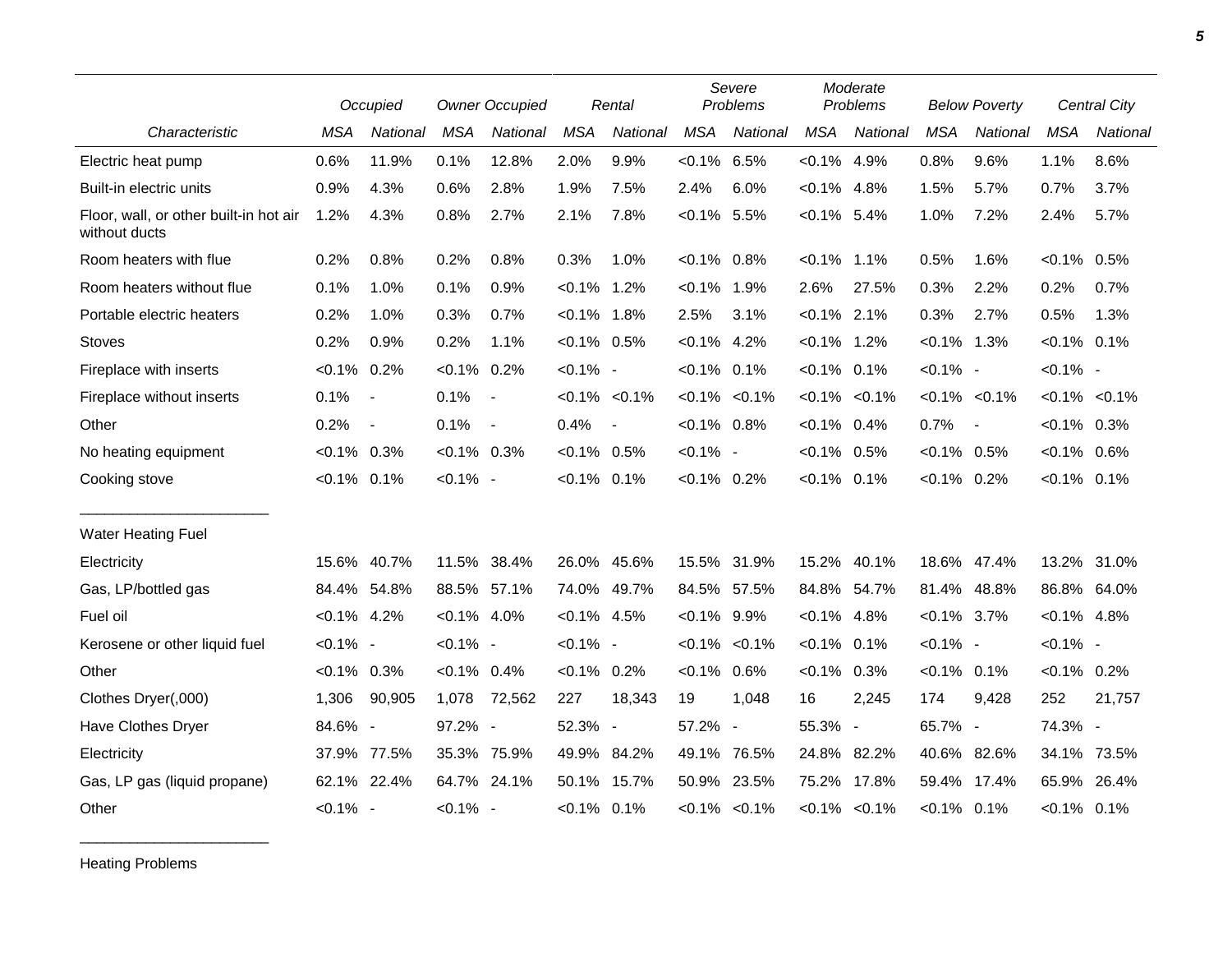|                                                        |                | Occupied                 |            | <b>Owner Occupied</b>    |             | Rental                   |             | Severe<br>Problems |                | Moderate<br>Problems |            | <b>Below Poverty</b> |            | <b>Central City</b> |
|--------------------------------------------------------|----------------|--------------------------|------------|--------------------------|-------------|--------------------------|-------------|--------------------|----------------|----------------------|------------|----------------------|------------|---------------------|
| Characteristic                                         | MSA            | National                 | <b>MSA</b> | National                 | <b>MSA</b>  | National                 | <b>MSA</b>  | National           | <b>MSA</b>     | National             | <b>MSA</b> | National             | <b>MSA</b> | National            |
| Uncomfortably cold for 24 hours or<br>more last winter | 16.8% 9.2%     |                          | 16.2%      | 8.2%                     | 18.8%       | 11.8%                    | 70.7%       | 40.2%              | 37.2%          | 20.7%                | 27.1%      | 13.2%                | 21.9% 9.9% |                     |
| Heating equipment breakdowns                           | 5.8%           | 2.4%                     | 4.9%       | 2.1%                     | 8.0%        | 3.2%                     | 55.4% 31.6% |                    | 20.8%          | 4.9%                 | 11.9%      | 3.6%                 | 9.7%       | 3.0%                |
| Other causes                                           | 10.7%          | 6.4%                     | 11.3%      | 6.0%                     | 9.3%        | 7.3%                     | 23.0%       | 10.9%              | 11.6%          | 14.5%                | 13.0%      | 8.5%                 | 12.5%      | 6.3%                |
| Utility interruption                                   | 4.4%           | 2.5%                     | 5.5%       | 2.9%                     | 1.5%        | $\overline{\phantom{a}}$ | 2.4%        |                    | $< 0.1\%$ 2.4% |                      | 3.4%       | 2.0%                 | 2.9%       | 1.4%                |
| Inadequate heating capacity                            | 1.4%           | 1.0%                     | 0.9%       | 0.5%                     | 2.6%        | 2.0%                     | 12.4% 2.4%  |                    | 3.0%           | 4.1%                 | 3.0%       | 2.4%                 | 2.3%       | 1.5%                |
| Inadequate insulation                                  | 2.0%           | 0.9%                     | 1.5%       | 0.5%                     | 3.2%        | 1.6%                     | $9.0\%$     | 2.7%               | 3.0%           | 4.6%                 | 1.1%       | 1.7%                 | 3.9%       | 1.2%                |
| Cost of heating                                        | 2.3%           | 1.1%                     | 2.6%       | 1.1%                     | 1.5%        |                          | $< 0.1\%$   | 1.7%               | 9.1%           | 2.8%                 | 4.0%       | 1.7%                 | 3.1%       | 1.3%                |
| Other                                                  | 2.5%           | 1.6%                     | 2.4%       | 1.4%                     | 2.7%        | 2.0%                     | 9.1%        | 3.4%               | $< 0.1\%$      | 4.4%                 | 4.1%       | 2.1%                 | 3.9%       | 1.7%                |
| SELECTED PHYSICAL<br><b>PROBLEMS</b>                   |                |                          |            |                          |             |                          |             |                    |                |                      |            |                      |            |                     |
| Severe Physical Problems(,000)                         | 33             | 1,864                    | 15         | 870                      | 18          | 994                      | 33          | 1,864              |                |                      | 18         | 490                  | 17         | 825                 |
| Severe physical problems                               | 2.1%           | 1.7%                     | 1.3%       | $\blacksquare$           | 4.2%        | 2.8%                     | 100%        | $\sim$             |                |                      | 6.7%       | 3.1%                 | 5.1%       | 2.5%                |
| Plumbing                                               | 0.9%           |                          | 0.7%       | $\overline{\phantom{a}}$ | 1.4%        | 1.9%                     | 42.3% 66.1% |                    |                |                      | 2.2%       |                      | 2.0%       |                     |
| Heating                                                | 1.0%           | 0.5%                     | 0.5%       | $\blacksquare$           | 2.2%        | 0.8%                     | 47.8%       | 29.2%              |                |                      | 3.9%       | 1.1%                 | 2.4%       | 0.8%                |
| Electric                                               | 0.1%           | $\blacksquare$           | 0.1%       | $\overline{\phantom{a}}$ | $< 0.1\%$ - |                          | 2.5%        | 3.8%               |                |                      | 0.3%       | $\blacksquare$       | 0.2%       |                     |
| Hallways                                               | $< 0.1\%$ 0.0% |                          | $< 0.1\%$  | 0.0%                     | $< 0.1\%$   | 0.0%                     | $< 0.1\%$   | 0.0%               |                |                      | $< 0.1\%$  | 0.0%                 | $< 0.1\%$  | $0.0\%$             |
| Upkeep                                                 | 0.2%           | $\blacksquare$           | 0.1%       | $\blacksquare$           | 0.5%        | 0.1%                     | 9.9%        | 4.0%               |                |                      | 0.6%       | 0.2%                 | 0.7%       | 0.1%                |
| Moderate Physical Problems(,000)                       | 30             | 3,893                    | 13         | 1,625                    | 17          | 2,269                    |             |                    | 30             | 3,893                | 14         | 1,066                | 14         | 1,580               |
| Moderate physical problems                             | 1.9%           | 3.5%                     | 1.1%       | 2.1%                     | 4.0%        | 6.4%                     |             |                    | 100%           | $\blacksquare$       | 5.2%       | 6.8%                 | 4.0%       | 4.9%                |
| Plumbing                                               | 0.3%           |                          | 0.2%       |                          | 0.6%        | 0.3%                     |             |                    | 16.4%          | 4.2%                 | 0.9%       | 0.4%                 | 0.2%       |                     |
| Heating                                                | 0.1%           | 1.0%                     | 0.1%       | 0.9%                     | $< 0.1\%$   | 1.1%                     |             |                    | 2.6%           | 27.5%                | 0.3%       | 2.1%                 | 0.2%       | 0.7%                |
| Upkeep                                                 | 0.5%           | 1.5%                     | 0.1%       | 0.4%                     | 1.5%        | 3.7%                     |             |                    | 25.6%          | 41.8%                | 1.4%       | 2.6%                 | 0.7%       | 2.7%                |
| Hallways                                               | $< 0.1\%$      | $0.0\%$                  | $< 0.1\%$  | 0.0%                     | $< 0.1\%$   | 0.0%                     |             |                    | $< 0.1\%$      | $0.0\%$              | $< 0.1\%$  | 0.0%                 | $< 0.1\%$  | $0.0\%$             |
| Kitchen                                                | 1.2%           | $\overline{\phantom{a}}$ | 0.8%       | $\overline{\phantom{a}}$ | 2.1%        | 1.6%                     |             |                    | 60.5%          | 30.2%                | 2.9%       | 2.2%                 | 3.0%       | 1.5%                |

\_\_\_\_\_\_\_\_\_\_\_\_\_\_\_\_\_\_\_\_\_\_\_